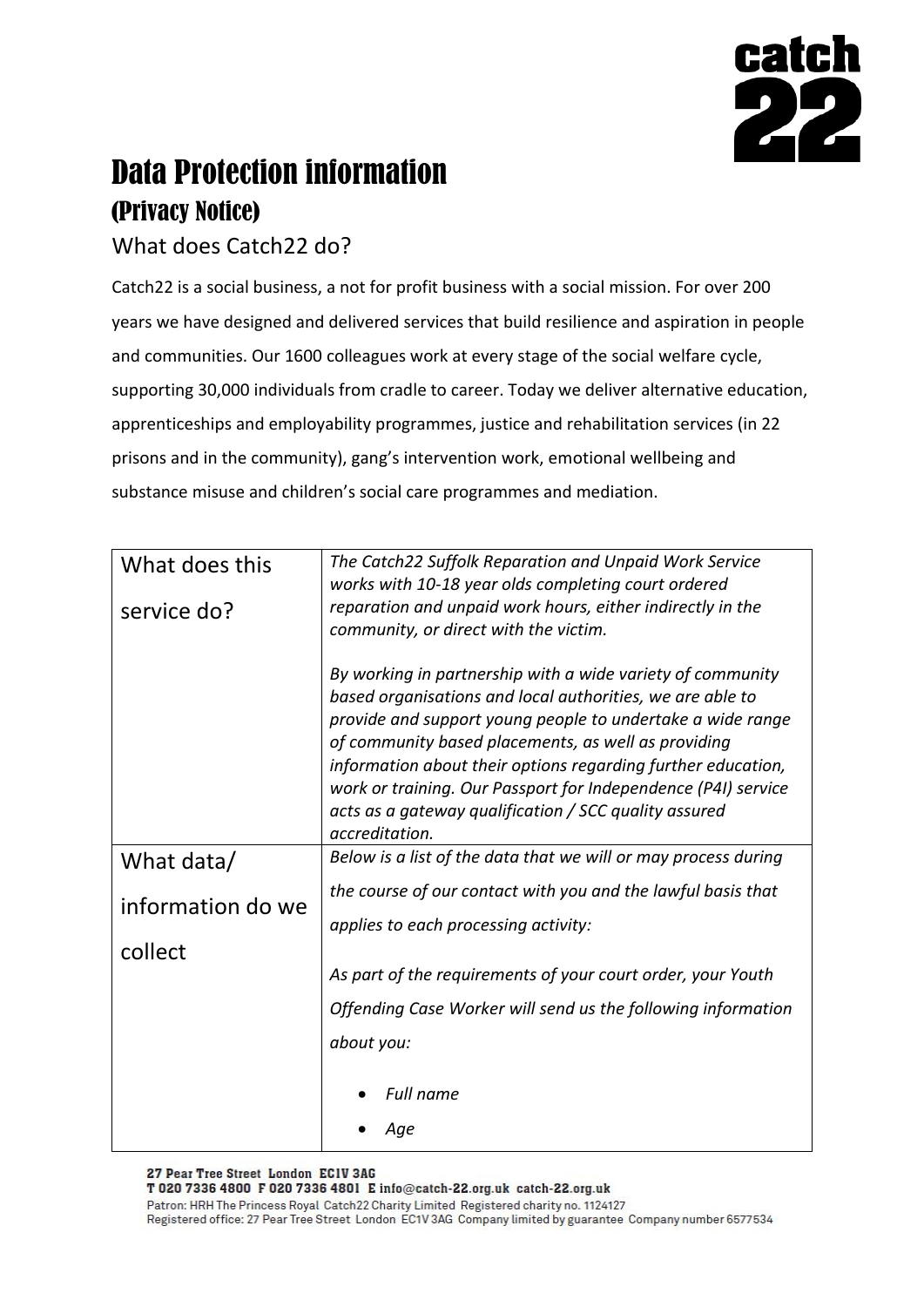

| Address                                                     |
|-------------------------------------------------------------|
| Contact details                                             |
| The background to your situation and any issues that        |
| Catch22 needs to be aware of (accessibility issues,         |
| health and safety concerns etc.)                            |
| Your offence history and details about your                 |
| involvement in the criminal justice system                  |
| Any history of involvement you may have had with            |
| Children's Social Care, and any other agencies you have     |
| received support from (if this information is known to      |
| your Youth Offending Case Worker)                           |
| We may also collect information for monitoring purposes     |
| such as your age, gender, sexuality, ethnicity, religion,   |
| disabilities, health issues. This information is stored and |
| used anonymously.                                           |
| We will share information relating to your attendance and   |
| engagement at all sessions with us on "CareWorks",          |
| Suffolk Youth Offending Teams database, and discuss this    |
| with your Case Worker throughout the time we are            |
| working together.                                           |
| We require emergency contact details and medical            |
| information of all young people, so that we know who        |
| to contact in an emergency and what medical                 |
| information to share with medical professionals in the      |
| case of a medical emergency.                                |
| When completing an initial assessment, if under 16, a       |
| parent/carer would need to be present.                      |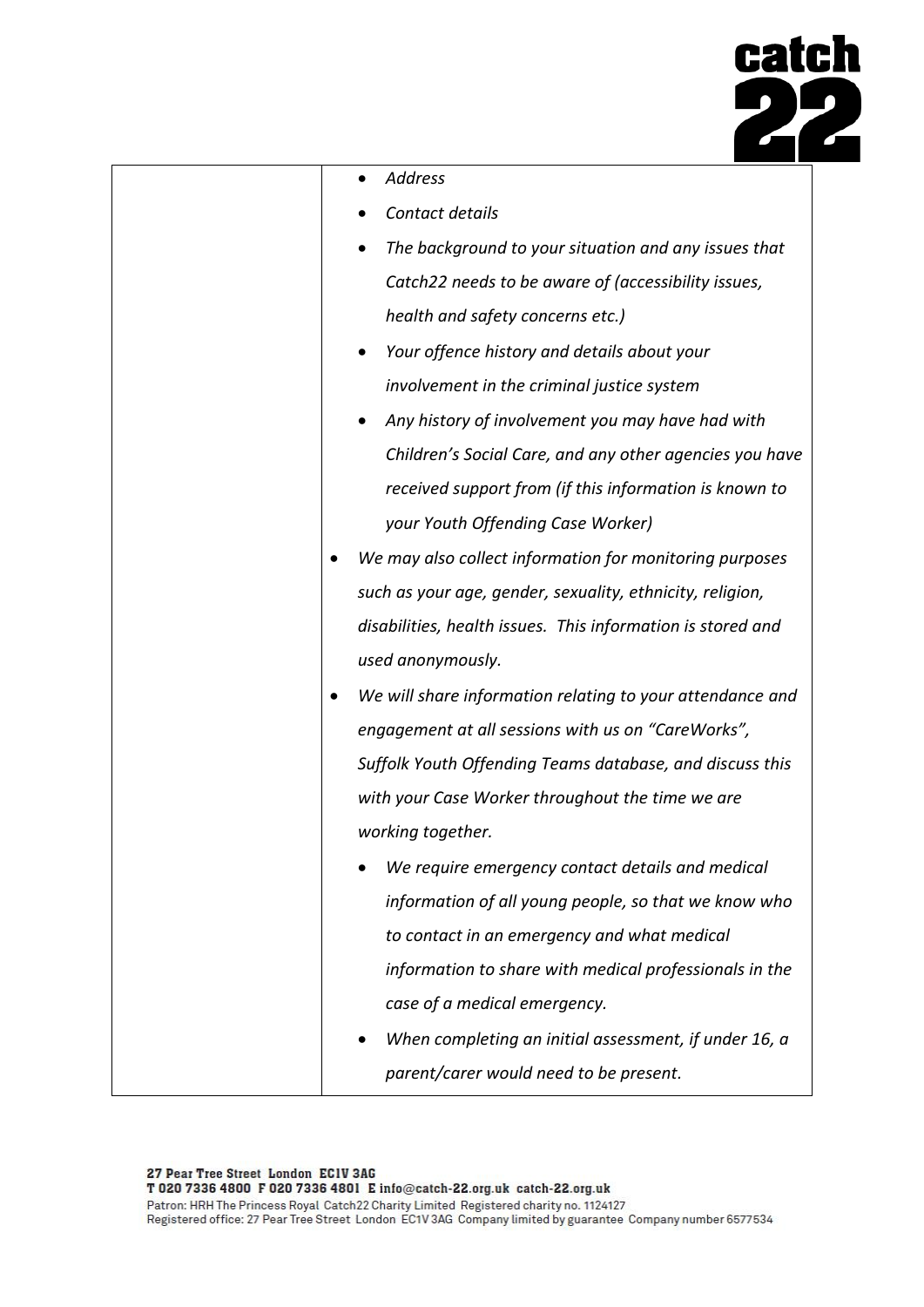

|              | If we support you to gain a P4I which is a gateway                |
|--------------|-------------------------------------------------------------------|
|              | accredited qualification, the awarding body requires us           |
|              | to collect and send them the following information in             |
|              | order to send us your certificate:                                |
|              | Your name                                                         |
|              | Your date of birth                                                |
|              | Your ethnicity                                                    |
|              | Your gender                                                       |
|              | The area you live in                                              |
|              |                                                                   |
| Why do we    | <b>Reparation &amp; UPW referrals</b>                             |
| require your | As the Suffolk Reparation & Unpaid Work Service delivers a        |
| information? | range of activities where physical work is undertaken in the      |
|              | community, from time to time there is the possibility of injuries |
|              | occurring. We need to have appropriate contact details of all     |
|              | participants, as well as parents/guardian contacts too in case    |
|              | parental contact is needed due to injury or illness of the        |
|              | participant.                                                      |
|              | <b>Reparation Referrals</b>                                       |
|              | In order to support a YP completing their reparation hours in     |
|              | the best way possible, it is essential that we understand the     |
|              | referrer's concerns, any risks, offence details and have some     |
|              | background about your situation, so that we can ascertain the     |
|              | best way of working with you and what activities we provide.      |
|              | There are also Health & Safety implications to our staff visiting |
|              | people in their homes and working together in the community,      |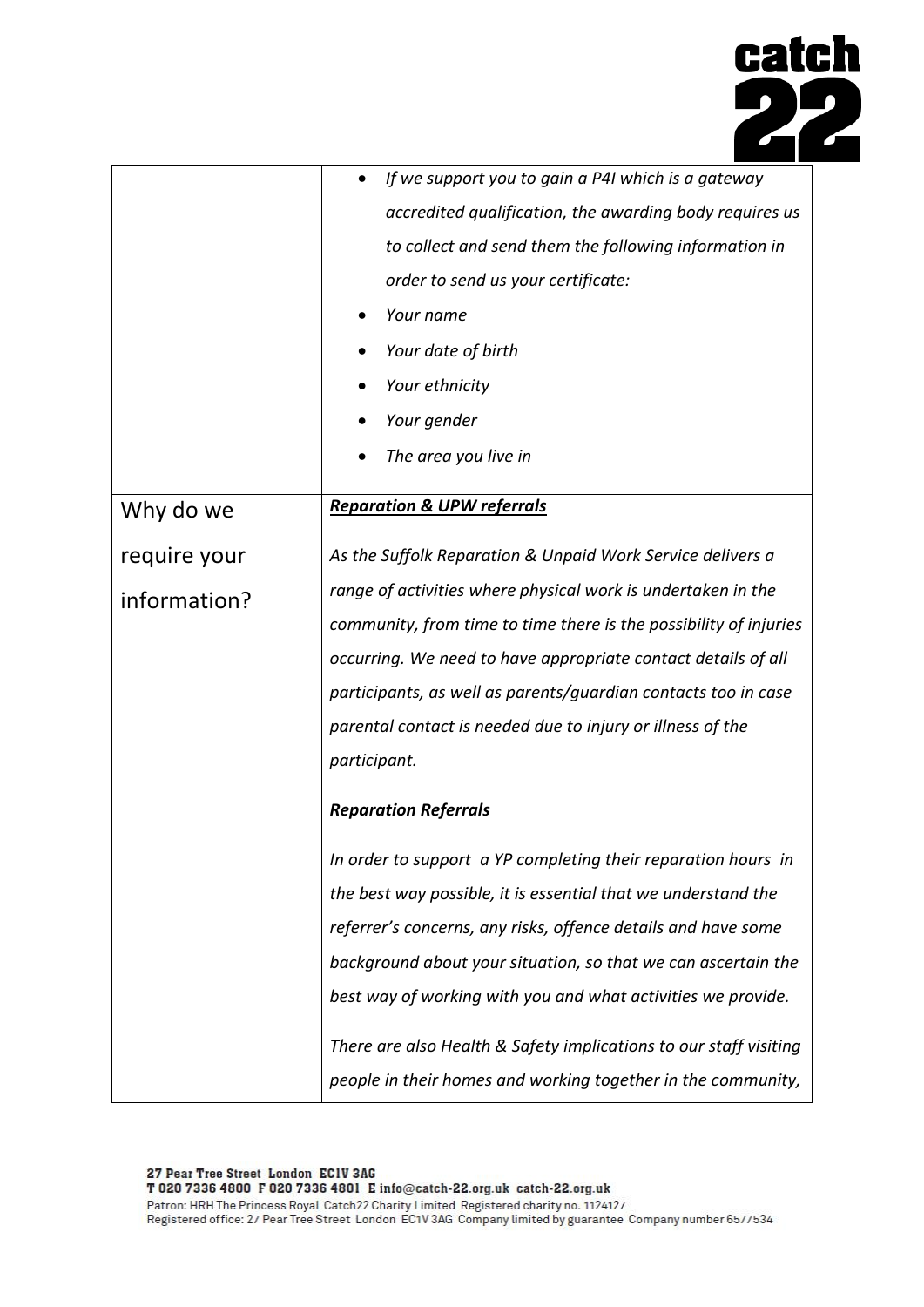

|                  | so we ask referrers for any specific, relevant information that   |
|------------------|-------------------------------------------------------------------|
|                  | helps us to keep you and Catch22 staff safe.                      |
|                  | <b>Monitoring:</b>                                                |
|                  | Monitoring information is an important part of making sure        |
|                  | we do not discriminate about how we deliver our services, as      |
|                  | well as for training purposes when taking on new staff to show    |
|                  | who we work with and how we help them.                            |
|                  | <b>Evaluation &amp; Feedback:</b>                                 |
|                  | For us to continue offering successful and effective support      |
|                  | services, it is vital that we collect and learn from the feedback |
|                  | our service users, partners and referrers share with us.          |
|                  | The feedback also helps us to show other people what our          |
|                  | service users say about us (which we share anonymously).          |
| Where did we get | The data we collect comes from you and from the Youth             |
| your data from?  | Offending Service, who are referring you to us. They are          |
|                  | required by your court order to pass on that information and      |
|                  | for us to contact you, so that we can make sure you complete      |
|                  | your court ordered Reparation/Unpaid Work hours within the        |
|                  | timescales specified by the court.                                |
|                  | *During the period of social distancing, verbal consent           |
|                  | will be accepted but will be reviewed for signing once            |
|                  | the national situation allows                                     |
|                  |                                                                   |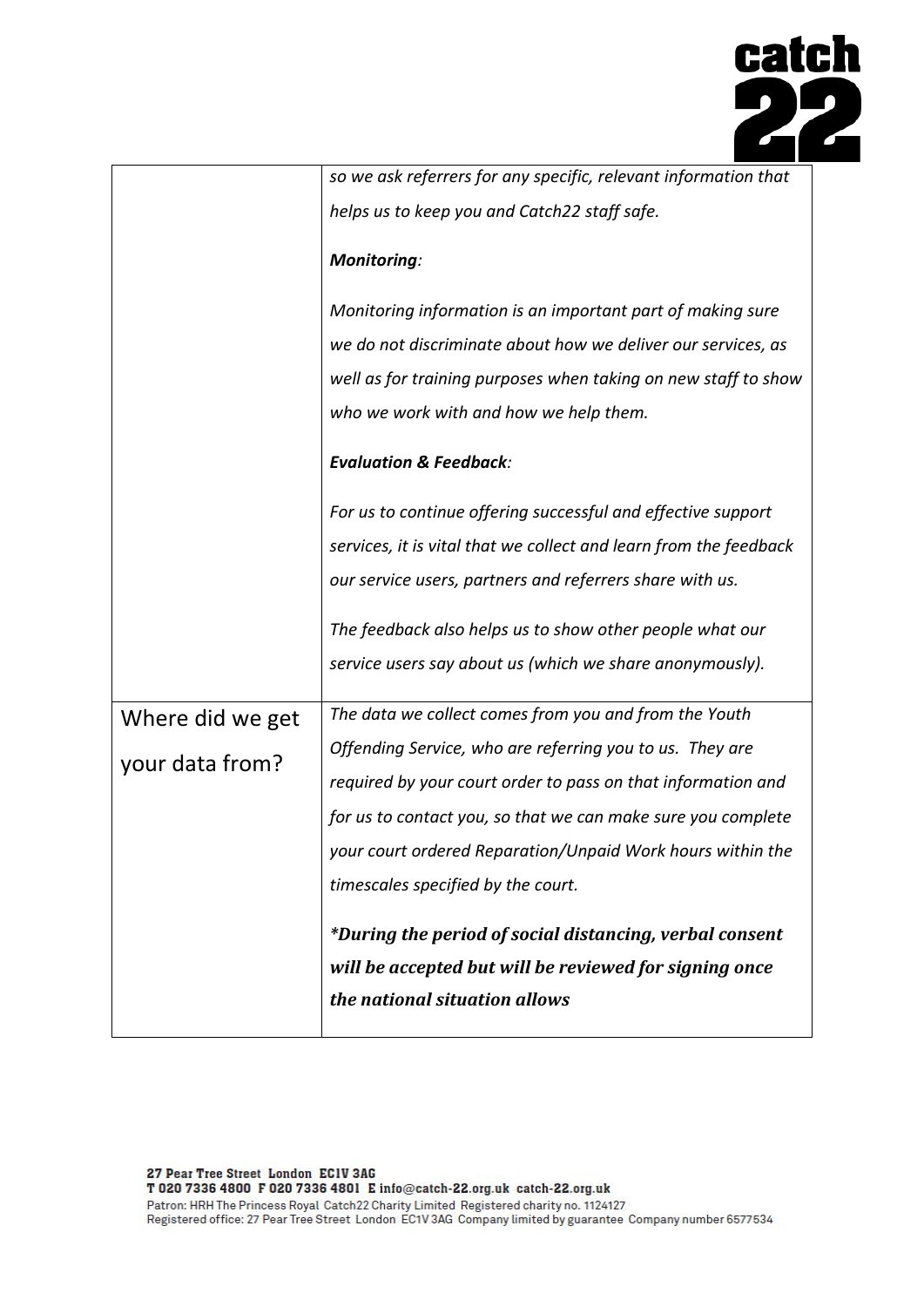

| Who will we share  | Referrers: We will provide your Youth Offending Worker who      |
|--------------------|-----------------------------------------------------------------|
| your information   | referred the case to us with updates about how your             |
|                    | Reparation/Unpaid Work is going.                                |
| with?              | Other agencies: We will ask you for your consent to share your  |
|                    | information with relevant agencies if we think it might be      |
|                    | helpful to you.                                                 |
|                    |                                                                 |
|                    | When it's required by law or for the purposes of                |
|                    | safeguarding you or others:                                     |
|                    | Where you disclose information that poses a risk to             |
|                    | yourself or others                                              |
|                    | In the interests of safeguarding children or vulnerable         |
|                    | adults                                                          |
|                    | • Pursuant of the Terrorism Act 2000                            |
|                    | Where it is required for the purposes of crime prevention       |
|                    | or detection                                                    |
|                    | This information will be shared in compliance with legal        |
|                    | obligation(s) and/or for your/others vital interests. Normally  |
|                    | we will tell you if we want to share your information for these |
|                    | purposes but there may be circumstances where this is not       |
|                    | possible if it's not safe or appropriate to do so.              |
| How will your data | All the information and data mentioned above is stored on the   |
| be looked after    | protected Catch22 Suffolk Reparation & UPW secure cloud         |
|                    | server, Suffolk County Councils secure drive, and on Suffolk    |
| and how long will  | Youth Offending Teams "CareWorks" secure database.              |
| we hold on to your | Information sent between agencies is via secure email, with     |
| information for?   | documents being encrypted with agreed passwords, and any        |
|                    | other information being anonymised to ensure the information    |

27 Pear Tree Street London ECIV 3AG<br>T 020 7336 4800 F 020 7336 4801 E info@catch-22.org.uk catch-22.org.uk

Patron: HRH The Princess Royal Catch22 Charity Limited Registered charity no. 1124127 Registered office: 27 Pear Tree Street London EC1V 3AG Company limited by guarantee Company number 6577534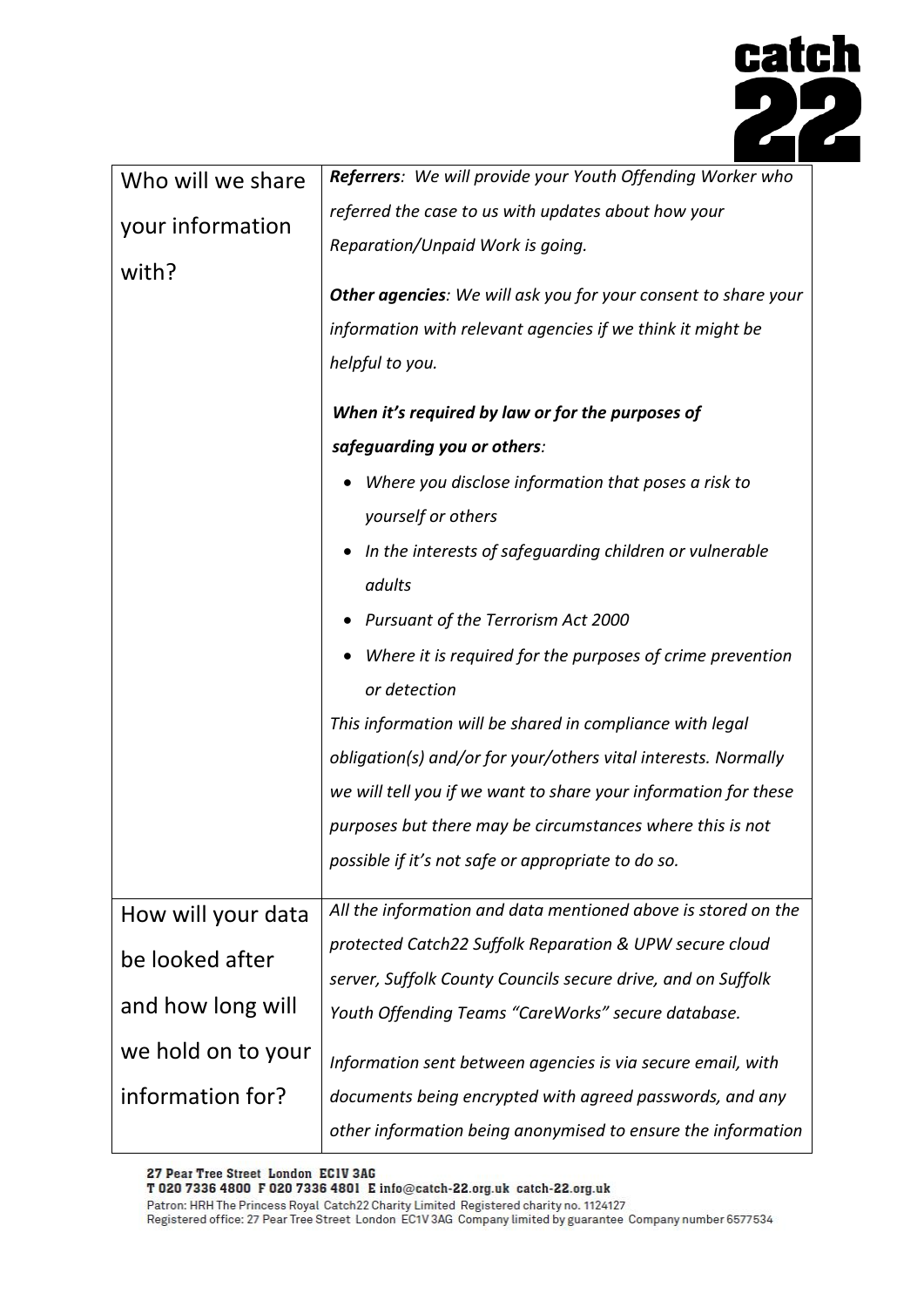

|                    | is not identifiable to you other than with the people working      |
|--------------------|--------------------------------------------------------------------|
|                    | with you and whom the information is intended for.                 |
|                    | We will store your data for up to 3 years after we have            |
|                    | stopped working with you. After this time, the data and            |
|                    | information held about you will be securely erased from our        |
|                    | server.                                                            |
|                    |                                                                    |
| What happens if    | You will need to be specific about why you think the               |
| the information in | information is wrong and what you think we should do to            |
| the records is     | correct it. If you can prove the information is incorrect, we will |
| wrong?             | change it. If we cannot amend your record in the way you           |
|                    | would like, we will explain the reason for this. You will be able  |
|                    | to see a copy of your amended record.                              |

*What rights do you have over the information that we hold on your behalf?*

*You have several rights over your data that we are required by law to uphold. You have the following rights:*

|  | ■ The right to access       |                | • You have the right to request a copy of your data provided |
|--|-----------------------------|----------------|--------------------------------------------------------------|
|  | your data:                  |                | that your request is not unfounded or excessive. We are      |
|  |                             |                | required to provide you with this within one month of your   |
|  |                             |                | request. In order to request your data, please contact       |
|  |                             |                | your Catch22 worker or <b>DPO@catch-22.org.uk</b>            |
|  | $\blacksquare$ The right to | $\blacksquare$ | This right will only apply to the sharing of your            |
|  | withdraw your               |                | information with other agencies you have consented to.       |
|  | consent from us             |                | ■ Please contact your Catch22 Reparation & UPW worker or     |
|  |                             |                | DPO@catch-22.org.uk                                          |
|  |                             |                |                                                              |